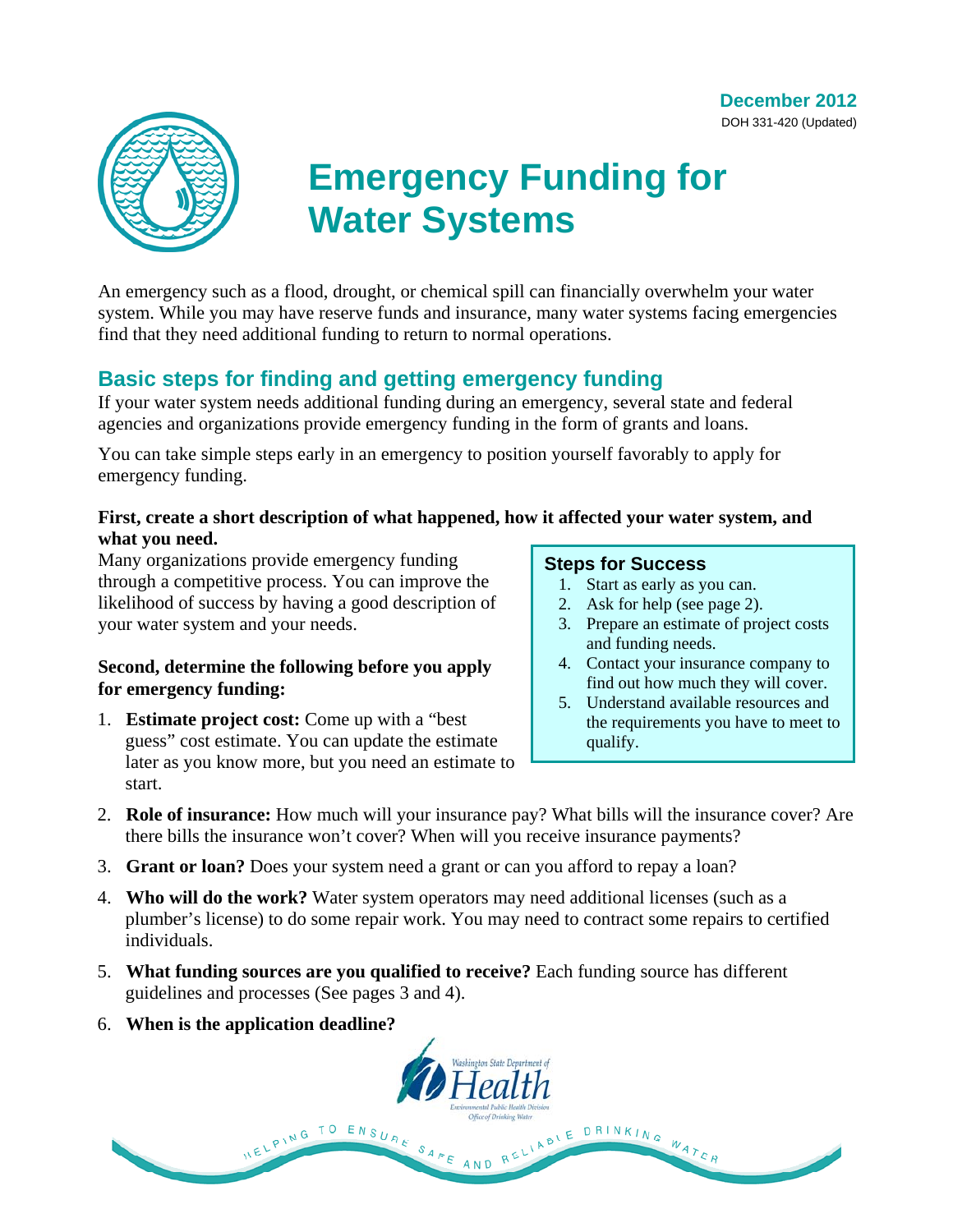### **Third, gather important water system documentation including:**

- 1. Water system plan or small water system management program. These documents contain much of the documentation discussed below.
- 2. List of board or council members.
- 3. Articles of incorporation and bylaws.
- 4. Water system budget and financial statements.
- 5. Recent water system audit, if available.
- 6. State and local emergency declarations.

# **Eligibility**

Each grant or loan program has unique eligibility requirements. That is why it is important to start early and find the right funding to help you.

Such eligibility requirements may restrict the type of organization that can apply and receive

# **Be Prepared for an Emergency**

- 1. Develop and practice a Water System Emergency Response and Preparedness Plan.
- 2. Create an Emergency Reserve Fund.
- 3. Keep your insurance up to date and make sure it includes proper coverage.
- 4. Know what financial and technical resources are available.
- 5. Know who to contact to get the process started.
- 6. Develop a small works roster to use for contracting during an emergency.
- 7. Set up contracts with vendors for emergency supplies, such as bottled water, water hauling companies, and pumping or cleaning companies.
- 8. Learn from past emergencies how to be better prepared.

funding; set limits on how much funding you can request; limit the way you can use the funding; and set deadlines for applying.

If you want to apply for funding and you think you're not eligible, consider asking for a sponsor.

Funding sources may restrict the way you can contract for services. For example, to get help from the Federal Emergency Management Agency (FEMA), Davis-Bacon fair labor standards require federally assisted construction projects over \$2,000 to include provisions for paying workers prevailing local wages and benefits.

# **Technical Assistance for your Funding Application**

If you are having trouble putting your application together, we recommend you contact one of the following resources right away:

#### **Bruce Lund, Public Works Board**

Call 360-725-3163 or visit the website at http://www.pwb.wa.gov/

#### **Evergreen Rural Water of Washington**

Call 360-462-9287 or visit the website at http://www.erwow.org/

#### **Jim Wilson, Rural Community Assistance Corporation**

Call 509-590-7310 or visit the website at http://www.rcac.org/

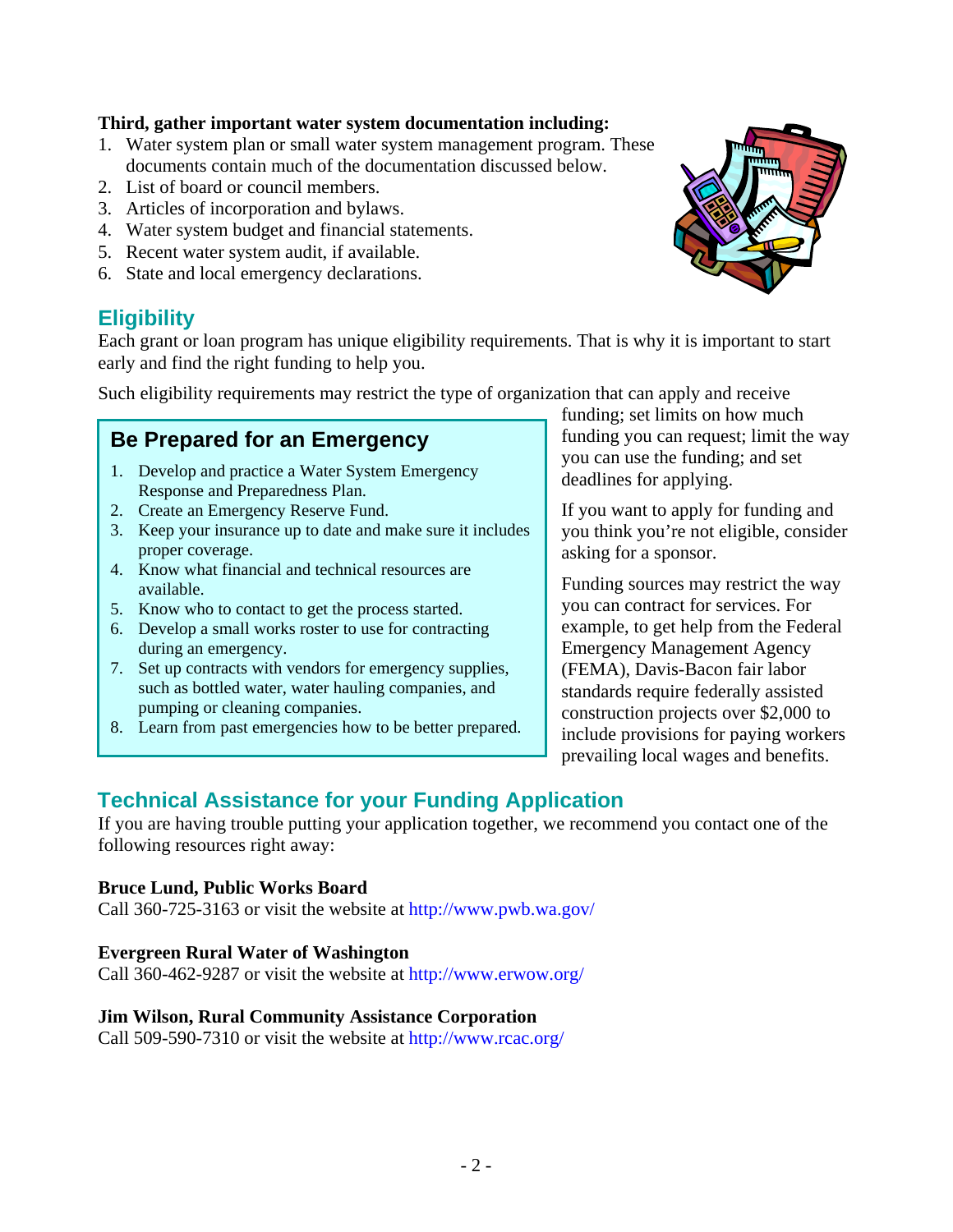| <b>Available Grants and Loans</b>                                                                                                                                                                                                                                                                                                                                                                                 |
|-------------------------------------------------------------------------------------------------------------------------------------------------------------------------------------------------------------------------------------------------------------------------------------------------------------------------------------------------------------------------------------------------------------------|
| <b>Community Development Block Grant Imminent Threat Grant</b><br><b>Department of Commerce</b><br>• Cities with fewer than 50,000 people or counties with fewer than 200,000 people are eligible.<br>• Use to repair damages that pose an immediate threat and pay for temporary fixes.<br>• A formal disaster must be declared.<br>• Project must be ineligible for the Public Works Trust Fund Emergency loan. |
| Visit the website at http://www.commerce.wa.gov/site/950/default.aspx                                                                                                                                                                                                                                                                                                                                             |
| <b>Rural Community Assistance Corporation (RCAC)</b><br>• Use for emergencies that cause treatment failure, or that cause non-compliance with state or<br>federal regulations.<br>• Economically disadvantaged communities receive priority for funding.                                                                                                                                                          |
| Call Jim Wilson at 509-590-7310, email <i>jwilson@rcac.org</i> or visit the website at<br>http://www.rcac.org/doc.aspx?82                                                                                                                                                                                                                                                                                         |
| <b>USDA Rural Development Emergency Community Water Assistance Grant</b><br><b>U.S. Department of Agriculture (USDA)</b><br>• Use for emergency repairs from drought, earthquake, flood, chemical spill, fire, or anything<br>else that causes a significant decline in quantity or quality of a water supply.<br>• The water system must serve fewer than 10,000 people.                                         |
| Call Gene Dobry at 360-704-7733, email eugene.dobry@wa.usda.gov or visit the website at<br>http://www.usda.gov/rus/water/index.htm                                                                                                                                                                                                                                                                                |
| <b>Public Works Trust Fund Emergency Program</b><br><b>Department of Commerce</b><br>• Use for emergencies from natural disasters or immediate threats to public health.<br>• Cities, counties, and special purpose districts are eligible (not private systems, schools,<br>ports).<br>• The maximum loan amount is \$500,000 with a 3 percent interest rate.                                                    |
| Funding available July 2013, pending approval by the Legislature and Governor.<br>Call Bruce Lund at 360-725-3163, email bruce.lund@commerce.wa.gov or visit the website<br>at http://www.pwb.wa.gov/                                                                                                                                                                                                             |
| <b>NRWA Revolving Loan Program</b><br><b>National Rural Water Association (NRWA)</b><br>• Use for rural water projects. Not limited to emergencies.<br>• Evergreen Rural Water of Washington must identify projects as critical.<br>• Funds available year-round, and are disbursed quickly.                                                                                                                      |

The maximum loan amount is \$100,000 with an interest rate around 3 to 5 percent.

Call Evergreen Rural Water of Washington at 360-462-9287, email info@erwow.org, or visit the website at http://www.erwow.org/